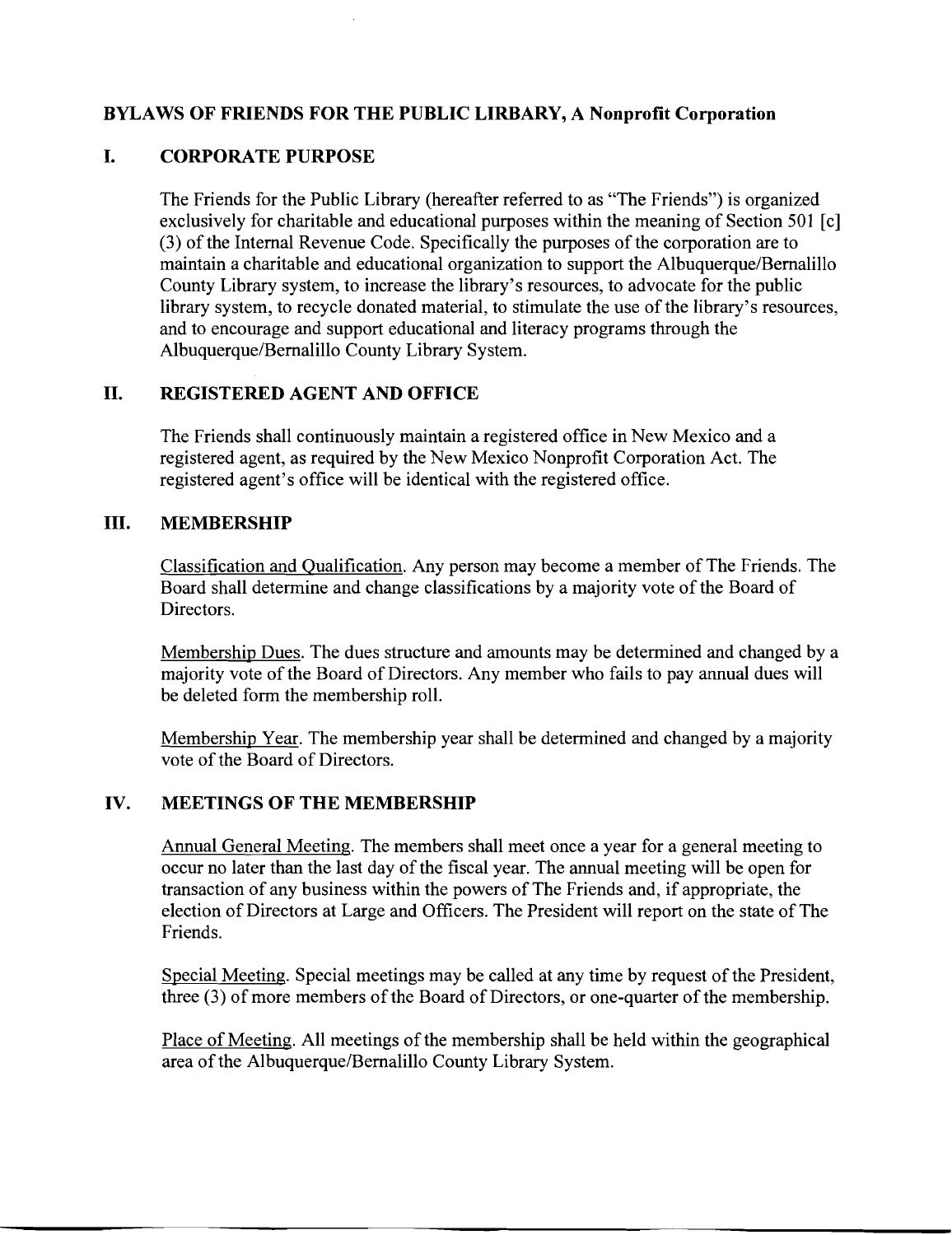Notice of Meetings. The Secretary shall provide notices of the annual and special meeting(s) of the membership. The notice of the annual meeting will be served to each member no less than fourteen (14) days before the meeting. The notice shall state (I) the place, day and hour of the meeting; (2) the purpose(s) of the meeting; and (3) the proposed amendment to, changes to or repeal of the Bylaws, if any.

Voting. Each member will have one vote. All members whose dues are current may vote at any annual general meeting or called special meeting. Votes must be made in person.

Quorum. At all meetings of the membership, a quorum shall consist of the members present. A simple majority of votes of persons present at a meeting is necessary for the adoption of any matters.

Legal Meeting. Any meeting at which a quorum is present and to which proper notice was given in accordance with these Bylaws shall constitute a legal meeting.

# **v. BOARD OF DIRECTORS**

General Powers. The Board of Directors, hereafter called "The Board" shall manage the affairs of the Friends.

Number of Board Members. There will be 12 members of The Board.

Composition of Board of Directors. The Board will consist of six (6) duly elected Directors ("Directors At Large"), five (5) duly elected Officers, and a representative appointed by the Director of the Albuquerque/Bernalillo County Library System.

Regular Meetings of the Board of Directors. The Board will meet at least quarterly. The Board may meet at other times as voted on by The Board. Meetings shall be presided over by the President or in his or her absence the First Vice-President. At the beginning of its term, the Board will determine when regular meetings will occur.

Special Meeting of The Board of Directors. The President or three (3) members of The Board may call a special meeting at any time.

Place of Meeting. All meetings of The Board shall be held within the geographical area of the Albuquerque/Bernalillo County Library System.

Notice of Regular and Special Meeting of The Board of Directors. The Secretary shall provide notice of the regular and specially called meetings of the Board. The notice will be served to each member of the Board of Directors. The notice shall state (1) the place, day and hour of the meeting; and (2) the agenda or purpose(s) of the meeting.

Quorum. At the meeting of the Board, a quorum shall consist of a simple majority of the current members of the Board of Directors.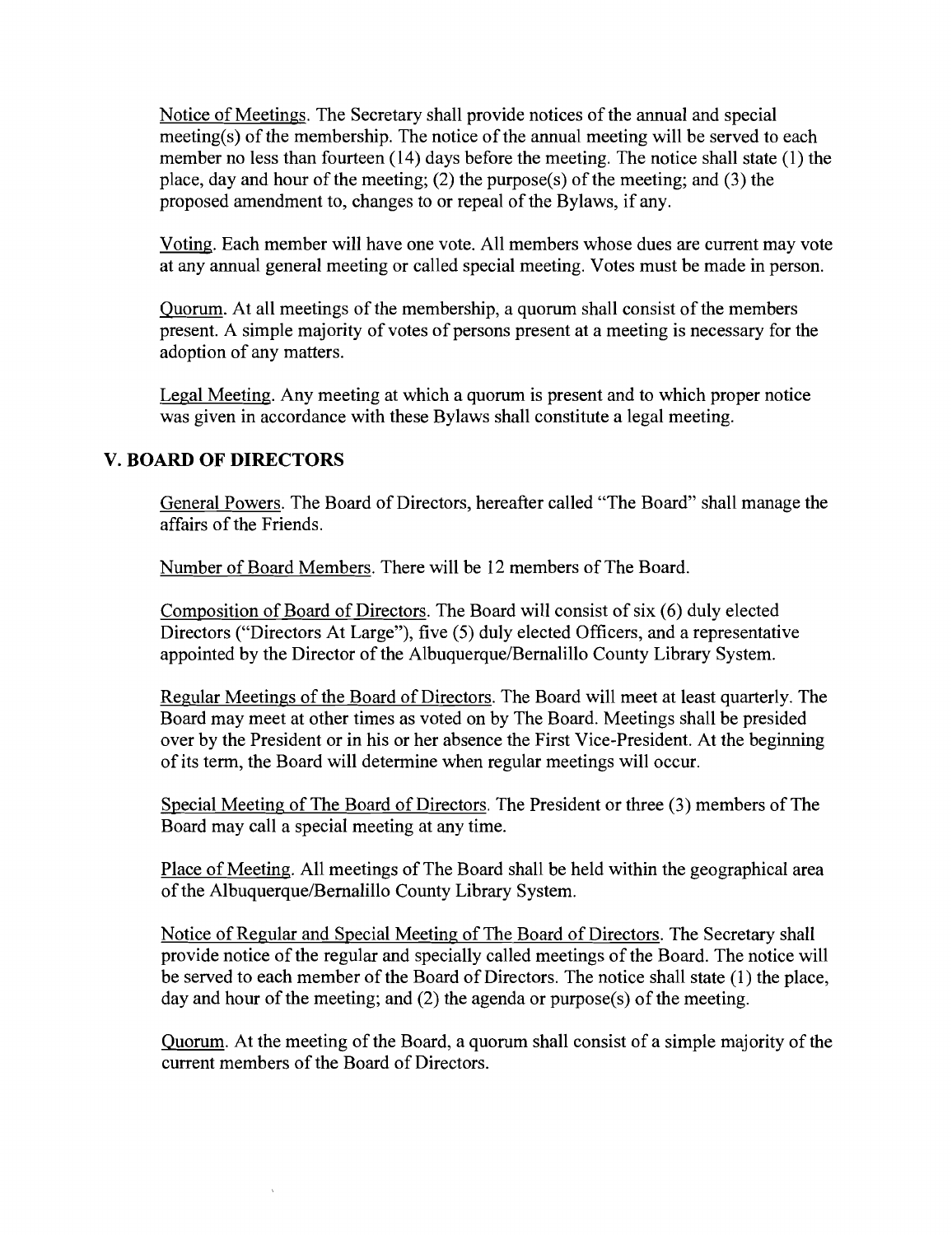Voting. Each member of the Board will have one vote. Provided there is a quorum, a simple majority of votes is necessary for the adoption of any matter. The Board shall have the authority, by majority vote, to determine acceptable electronic means of voting and participation at meetings. No proxy votes shall be permitted.

#### Term Limits.

All Board members are limited to serving a maximum of two (2) consecutive full terms in any given position on the Board with a maximum of ten  $(10)$  years of consecutive service. As of the date of the most recent amendments to these Bylaws, each sitting Board member who is not serving as a substitute, shall serve out the remainder of their term and then be eligible for one (1) additional term in that same position whereas those serving as a substitute shall serve out the remainder of their term and then be eligible for two  $(2)$  additional terms in that same position. As of the date of the most recent amendments to these Bylaws, current Board members who will reach ten (10) consecutive years by the end of their current term are eligible to serve one more term.

#### Removal of Board Members.

Any Board member, elected or appointed, may be removed by majority vote of the Board of Directors when, in the judgment of the Board, the best interest of The Friends will be served thereby.

## **VI. DIRECTORS AT LARGE**

Directors At Large. Any member of The Friends is qualified to serve as a Director At Large. There will be six (6) Directors At Large.

Election of Directors At Large. Each Director At Large will be elected by the membership at an annual meeting. The nominating committee will present to the membership a slate of Directors At Large for consideration. The membership may nominate other members to serve as Directors At Large upon a motion seconded by a member and passed by a simple majority vote.

Term of Office. Each Director At Large's term is for two years. A Director At Large's term will commence at the beginning of the fiscal year after election by the membership and will end when his or her successor assumes office.

Compensation. No individual will receive compensation for serving as Director At Large.

Vacancy. If a vacancy of a Director At Large's position occurs prior to the expiration of his or her term of office, the President shall appoint, with approval of the Board, a member of The Friends as a substitute Director At Large to complete the vacating Director At Large's term.

Duties. Directors shall be responsible for fulfilling such duties as may be assigned from time to time by the President. As appropriate, each Director shall report at regularly scheduled board meetings in a means acceptable to the Board.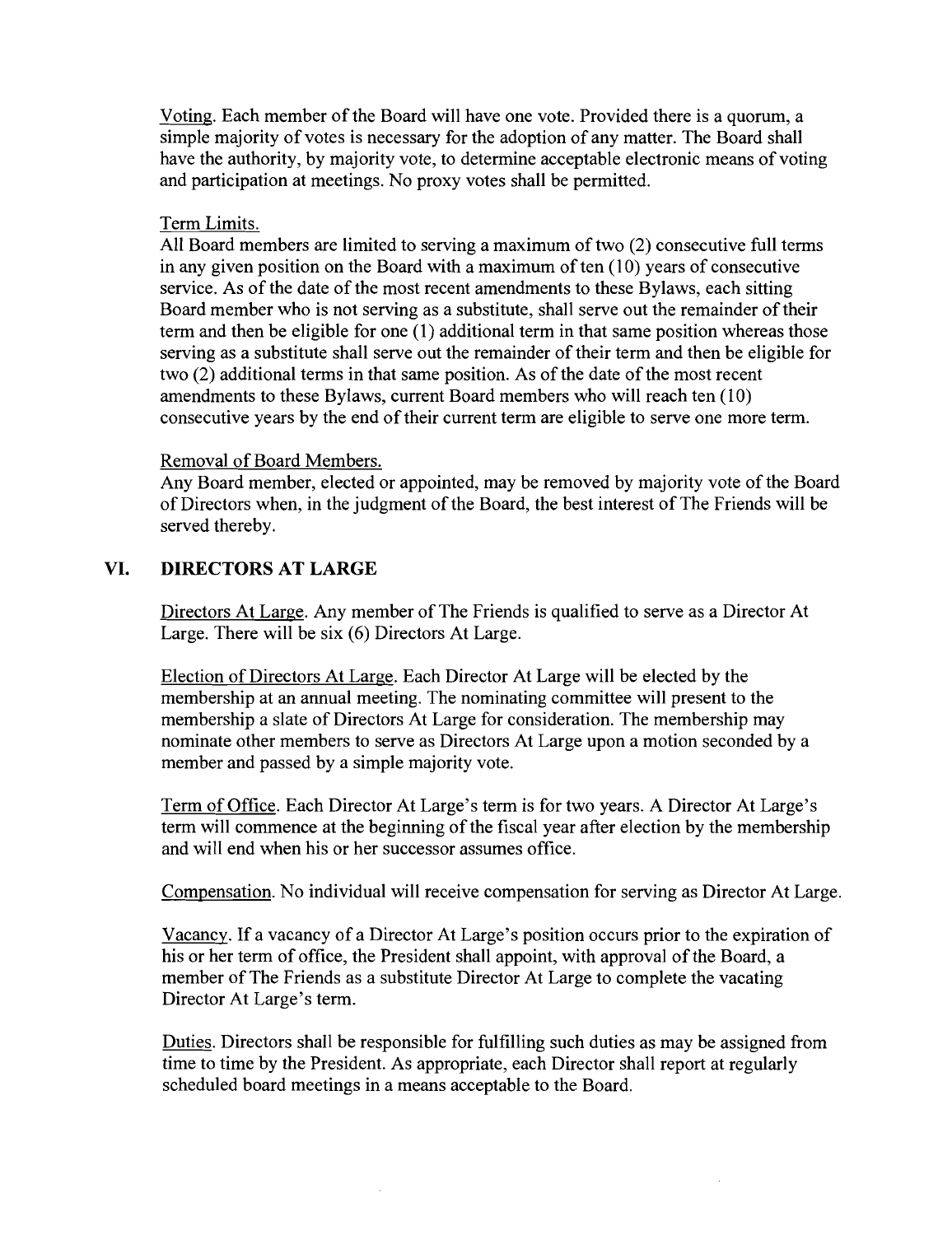#### VII. OFFICERS

Officers ofthe Corporation. All officers will be members of The Friends. The officers of the Corporation shall consist of a President, First Vice-President, Second Vice-President, Treasurer and Secretary.

Election of Officers. Each Officer shall be elected by the membership at an annual meeting. The nominating committee will present to the membership a slate of Officers according to schedule of offices due to be vacated. The membership may nominate other members to serve as Officers upon a motion seconded by a member and passed by a simple majority vote.

Term of Office. Each Officer's term is for two years. An Officer's term will commence at the beginning of the fiscal year after election by the membership and ends when his or her successor assumes office.

Compensation. No individual will receive compensation for service as an Officer.

Vacancy. The President shall appoint, with approval of the Board, a member of The Friends to fill a vacancy in any office except the office of President. Such appointment shall be for the vacating Officers term. The First Vice-President, or if the First Vice-President is unwilling to do so, the Second Vice-President shall succeed to the Office of the President upon a vacancy in that office.

#### **Duties of Officers.**

President. The President shall be the Chief Executive Officer of The Friends and shall be responsible for the execution of the policies of The Friends. The President shall have general supervision over the Officers and shall perform all acts inherent to the office of the President. The President is authorized to sign, in the name of the Friends, contracts and other instruments authorized by the Board of Directors. The President shall preside at the meetings of the membership and the Board. The President will report on the state of the Friends at the annual membership meeting. The President is authorized to appoint committees consistent with the needs of the Friends and shall be an ex-officio member of all committees. The President shall supervise any employees of The Friends. The President will serve as the chair of the Executive Committee.

First Vice-President. The First Vice-President will assist the President, shall assume the duties of the President in the absence of the President, and shall serve on any committees as appointed by the President.

Second Vice-President. The Second Vice-President, in addition to the functions of First Vice-President and President in their absences or inability to serve, shall be chair of the nominating committee.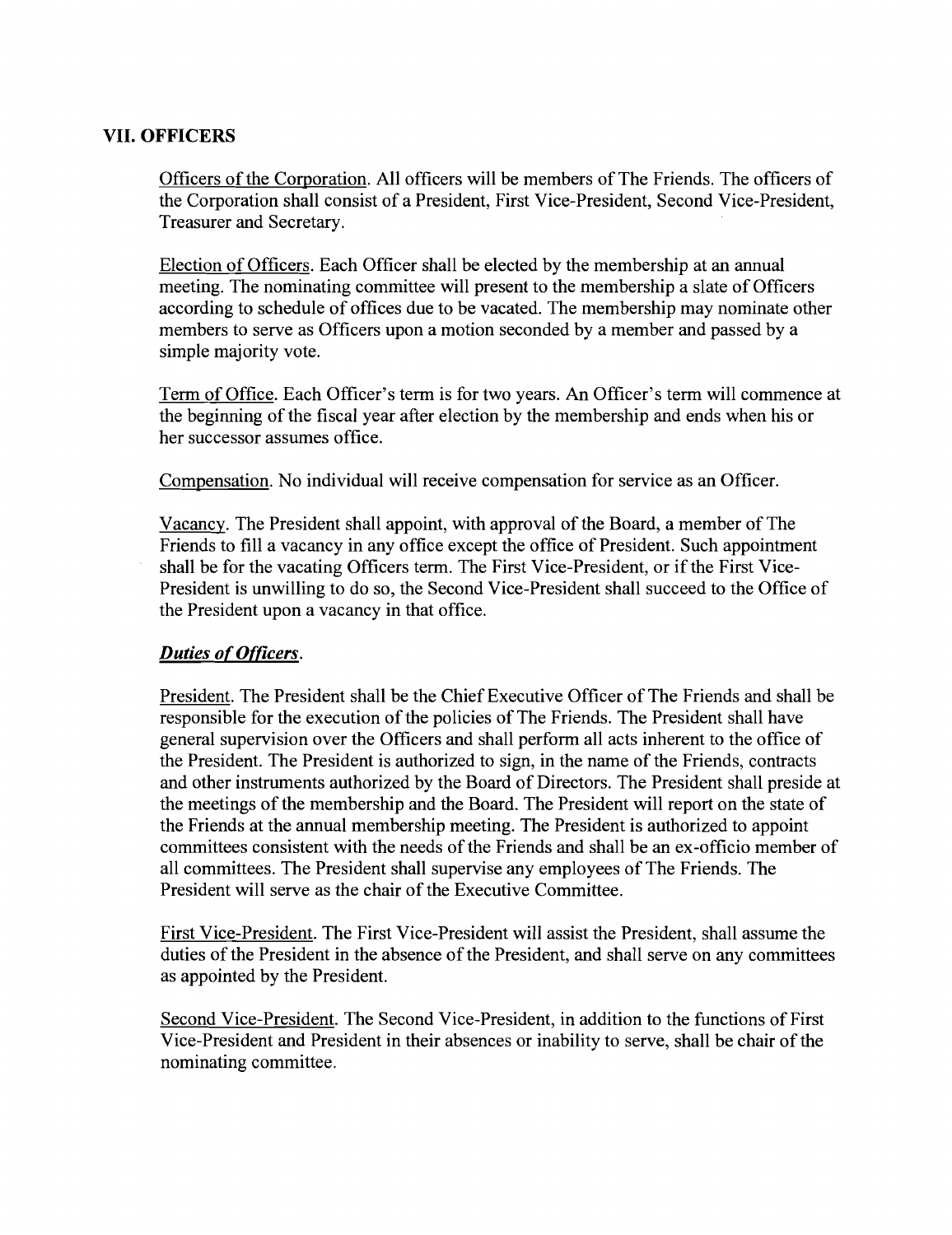Treasurer. The Treasurer shall maintain all financial records, make payments in accordance with the budget or upon request of the Board, shall present financial reports to the regular meetings of the Board and shall present an annual report. The Treasurer shall arrange for an audit or a review, according to state law and in accord with all agreements in place with other organizations.

Secretary. The Secretary shall record attendance and shall maintain the minutes of all meetings of the Board and annual and special meetings of the membership. The Secretary will notify members of the Board of Directors of all board meeting and will notify the members of annual and special meetings of the membership in accordance with these By-Laws.

#### **VIII. COMMITTEES**

Executive Committee. The Executive committee will assist the President in establishing goals and strategy for The Friends. The Executive Committee will be chaired by the President and will consist of all Officers and a representative appointed by the Director of the Albuquerque/Bernalillo County Library System.

Standing committees. The Executive committee shall appoint members of all standing committees annually.

Finance and Investment Committee. Treasurer shall serve as Chair. Fundraising Committee. Governance and Bylaws Committee. Membership Committee. Nominating Committee. Second Vice-President shall serve as Chair.

Other committees. The President shall appoint such committees as he or she deems necessary to conduct the business of The Friends.

Removal. The President may remove any committee member when, in his or her judgment, the best interest of The Friends will be served thereby.

Duties. Committee Chairpersons shall be responsible for fulfilling such duties as may be assigned from time to time by the President. Additionally, each Committee Chairperson shall report at each regularly scheduled Board meeting, when appropriate, in a means acceptable to the Board.

## **IX. ROBERT'S RULES OF ORDER**

All meetings of the Membership and The Board shall be conducted in accordance with Robert's Rules of Order Newly Revised, which will control any terms not expressly stated herein.